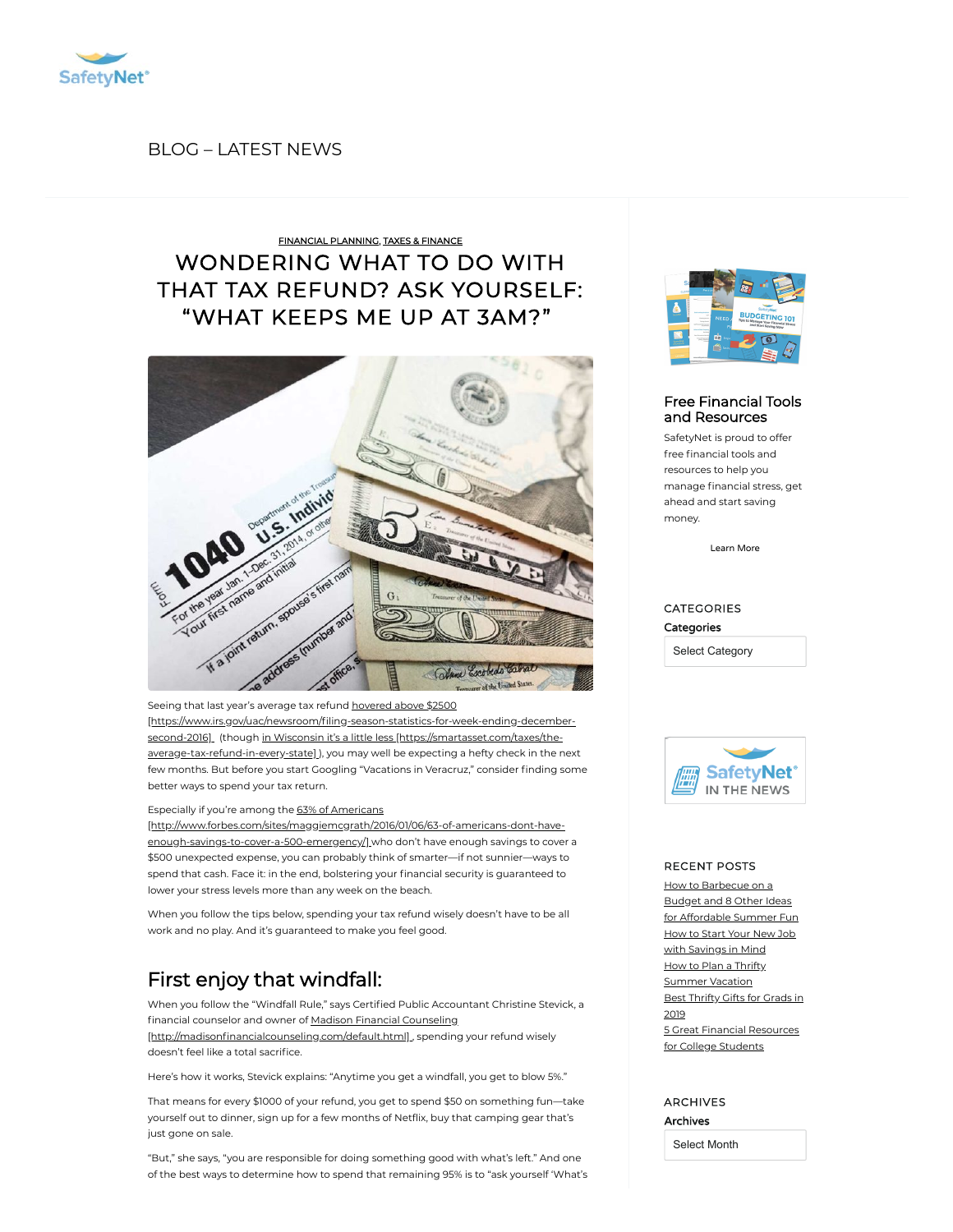

For some, alleviating financial stress means paying off debt above all else. For others, it may be carrying that debt and instead starting an emergency fund [\[https://safetynet.com/blog/how-much-emergency-savings-need/\]](https://safetynet.com/blog/how-much-emergency-savings-need/) or contributing to your retirement account.

The truth is, Stevick says, "all of those options are really valuable things to do. We are all different about what makes us feel better and what stresses us out."

Once you know what's best for you, here's how to go about turning your tax refund into an instant stress reliever:

## Reduce your stress by reducing your debt

When you have multiple debtors, the general rule is to identify your highest interest debt and apply any refund to that. "For a lot of folks this is going to be credit card debt," Stevick notes.

But sometimes that's not the biggest stress buster.

[T](https://safetynet.com/)hen pay off your stress:

"If you owe multiple people small amounts of money, another option is to decrease the number of people you owe," Stevick says. If it makes you feel better, there is "real value" to going from having 11 debtors to, say, 7.

#### Sleep better knowing you have an emergency fund

Even if you're still carrying debt, Stevick says, "There is unquestionable value in having some cash around." After all, 1/3 of responders to a recent **Bankrate survey** [http://www.bankrate.com/finance/consumer-index/money-pulse-1215.aspx] said they would have to borrow more money to pay for a surprise expense anyway.

"Over the years I've seen that people who have struggled [financially] really do feel a lot better having an emergency fund, even if it's small." Sure, the ideal emergency fund would cover 3 to 6 months of your expenses. But for a lot of people, she says, "that's pie in the sky."

Instead, be realistic—and compassionate—with your expectations. How much would make an unexpected dental bill or furnace repair less jolting?

"For some, having \$2000 in savings is light years away from living pay check to paycheck."

Learn more about emergency funds [\[https://safetynet.com/blog/how-much-emergency](https://safetynet.com/blog/how-much-emergency-savings-need/)savings-need/].

## Swing in the breeze on your safety net

Consider putting some of those funds toward supplemental unemployment insurance from SafetyNet™ [\[https://safetynet.com/blog/how-safetynet-works-income-insurance/\]](https://safetynet.com/blog/how-safetynet-works-income-insurance/) as a hedge against unexpected income loss from a layoff or disability. For less than the cost of one night's hotel stay on that beach vacation, you can buy real peace of mind for a year. Here's how SafetyNet works [\[https://safetynet.com/product-basics\]](https://safetynet.com/product-basics) .

## Send it to your sunset years

Finally, tucking that tax refund into a Roth or a traditional IRA (or putting a little more into the 401K at work) is a simple way to boost your savings in one fell swoop. What will accrue is likely to be worth far more than one week of vacation.

If you don't already have an investment account set up, Stevick suggests you talk with your credit union or bank, look into online options (consider Vanguard

[\[https://investor.vanguard.com/home/\]](https://investor.vanguard.com/home/) or eTrade [\[https://us.etrade.com/home\]](https://us.etrade.com/home)] and talk to an investment advisor.

# Remember: it's all in your mind

It's easy to think that a week on the beach is the fastest path to stress reduction. But when debt looms upon your return and your future remains uncertain, real peace of mind doesn't come from a snooze in the sun.

So take a tip from the pros: Put 95% toward your real stress buster and spend the rest on a tropical cocktail [\[http://www.food.com/ideas/15-must-try-tropical-cocktails-6167\]](http://www.food.com/ideas/15-must-try-tropical-cocktails-6167) or two.